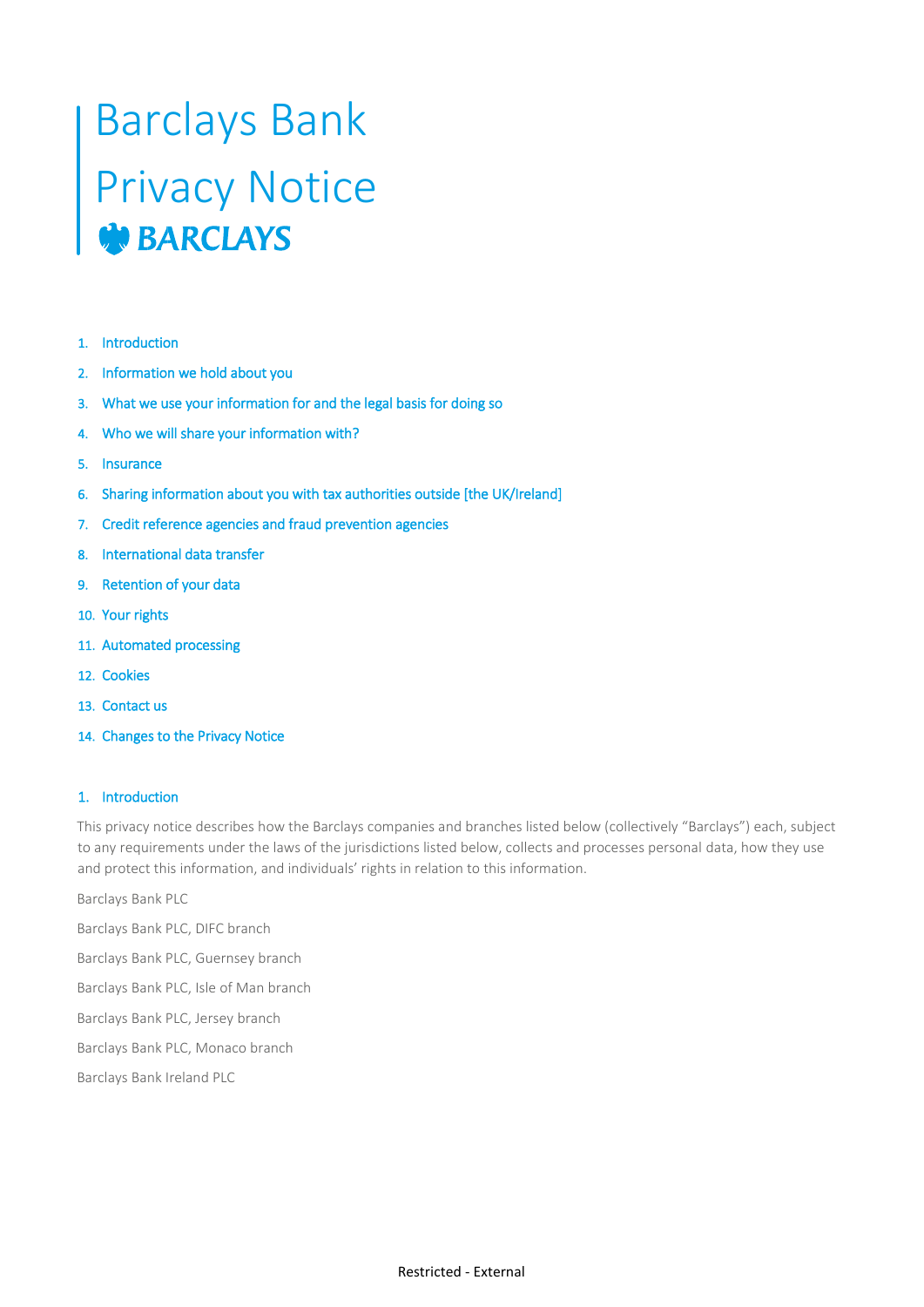## 2. Information we hold about you

Information we hold about you will often come from you directly (e.g. when you apply for a new product) and this information will include the following:

- Personal details (e.g. name, date of birth, passport information or other identification information)
- Contact details (e.g. phone number, email address, postal address or mobile number)
- Biometric information (e.g. voice recognition when you call some of our call centres, as well as facial recognition for certain products)
- Transactional details (e.g. payments you make and receive)
- Financial information (e.g. bank account number, credit or debit card numbers, financial history) including information you provide for the purposes of providing payment initiation services and account information services regarding accounts you hold with other providers
- Information about any other Barclays products and services you currently have, you have applied for, or you have previously held.

Some of the information that Barclays collects are special categories of personal data (also known as sensitive personal data). For example, the client due diligence checks Barclays carries out may reveal political opinions or information about criminal convictions or offences.

If you do not provide personal data that we advise you is mandatory, it may mean that we are unable to provide you with the services and/or perform all of our obligations under our agreement with you.

We will also hold information we collect about you from other sources including:

- The way you are using our branches, telephone services, websites or mobile applications
- Your interactions with us, for example, through social media or other channels
- Your digital devices where we perform various checks designed to ascertain and verify your residency to ensure we meet our regulatory obligations. These checks include identifying the IP address your device connects from and the collection of information about your use of the website or mobile app (including device type, operating system, screen resolution, and the way you interact with us)
- The way you use your accounts, including information about payments you make or receive such as the date, amount, currency and the details of the payee or payer (for example, retailers or other individuals)
- If you have used or made claims on any of the products and services that you have taken out with your current account e.g. travel, phone, and gadget insurance
- Our own records about any other accounts or products you or a trading entity you own or are associated with have with us or other providers
- Where we think it is necessary, our own records about your shareholders, members, beneficial owners and other related individuals
- Information from credit reference agencies and fraud prevention agencies
- Organisations that provide their own data, or data from other third parties, to enable us to enhance the personal data we hold, and then provide more relevant and interesting products and services to you
- Criminal record checks and information
- Employers
- Joint account holders; other directors, partners, trustees or signatories, if applicable
- People appointed to act on your behalf
- Other banks and financial institutions (for example because you have asked us to display your other accounts on our platforms, we have received information to address payments made in error, or you have switched your account to us)
- Publicly available sources which are available online or otherwise, such as media stories
- Trading entities you own or are otherwise associated with (for example special purpose vehicles, trusts or partnerships) and the directors, partners, trustees or signatories of such entities.

#### Restricted - External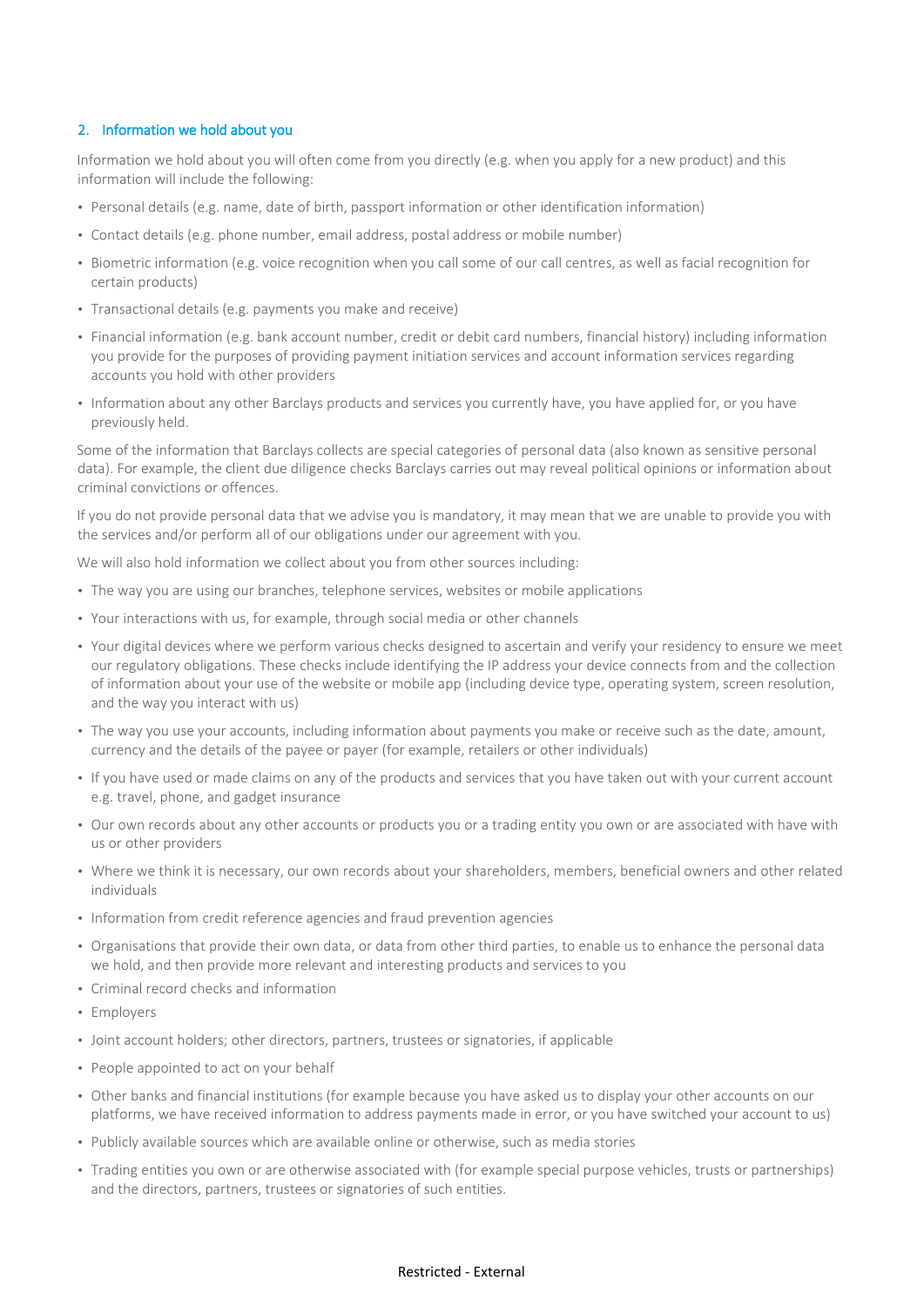If you give us personal data about other people (such as dependants or joint account holders) which we'll use to provide services, or if you ask us to share that information with third parties, for example to provide payment initiation or account information services, then you confirm that you know that they are aware of the information in this notice about how we will use their personal data.

## 3. What we use your information for and the legal basis for doing so

We must have a legal basis to process your personal data. In most cases, the legal basis will be one of the following:

- To allow us to take actions that are necessary in order to provide you with the product / service (performance of a contract), for example, to make and receive payments
- To allow us to comply with our legal obligations, for example, obtaining proof of identity to enable us to meet our antimoney laundering obligations
- To meet our legitimate interests, for example, to understand how clients use our services and to develop new services, as well as improve the service we currently provide
- Where we have your consent to do so
- In the case of special categories of personal data, that it is in the substantial public interest.

The table below sets out the purposes for which we use your personal data and our legal basis for doing so. Where we are relying on a legitimate interest, these are also set out below:

| What we use your information for                                                                                                                                                                                                          | The legal basis for doing so                                                                                                                                                                                                                                                                                                                                                                    |
|-------------------------------------------------------------------------------------------------------------------------------------------------------------------------------------------------------------------------------------------|-------------------------------------------------------------------------------------------------------------------------------------------------------------------------------------------------------------------------------------------------------------------------------------------------------------------------------------------------------------------------------------------------|
| To provide, manage and personalise our services to you.                                                                                                                                                                                   | • Where necessary for the performance of our agreement or<br>to take steps to enter into an agreement with you<br>• Where the law requires this<br>• Where it is in our legitimate interests to ensure that our<br>client accounts are well-managed, so that our clients are<br>provided with a high standard of service, to protect our<br>business interests and the interests of our clients |
| To communicate with you about your product / service<br>for legal, regulatory and servicing purposes.                                                                                                                                     | • Where necessary for the performance of our agreement or<br>to take steps to enter into an agreement with you<br>• Where the law requires this                                                                                                                                                                                                                                                 |
| To manage complaints, undertake remediation activities<br>and to resolve queries.                                                                                                                                                         | • Where necessary for the performance of our agreement or<br>to take steps to enter into an agreement with you<br>• Where the law requires this<br>• Where it is in our legitimate interests to ensure that<br>complaints are investigated, for example, so that our<br>clients receive a high standard of service and so that we<br>can prevent complaints from occurring in future            |
| To check your instructions to us, and to analyse, assess<br>and improve our services, and for training and quality<br>purposes. We may monitor or record any<br>communications between you and us, including<br>telephone calls to do so. | • Where the law requires this<br>• Where it is in our legitimate interests to develop and<br>improve our systems, train our staff and provide our<br>clients with a high standard of service                                                                                                                                                                                                    |
| To develop and improve products and services through<br>assessment and analysis of the information, including<br>credit or behavioural scoring (or both), market and<br>product analysis, and market research.                            | • Where it is in our legitimate interests to develop and<br>improve our products and services to ensure we can<br>continue to provide products and services that our clients<br>want to use and to ensure our business model remains<br>competitive.                                                                                                                                            |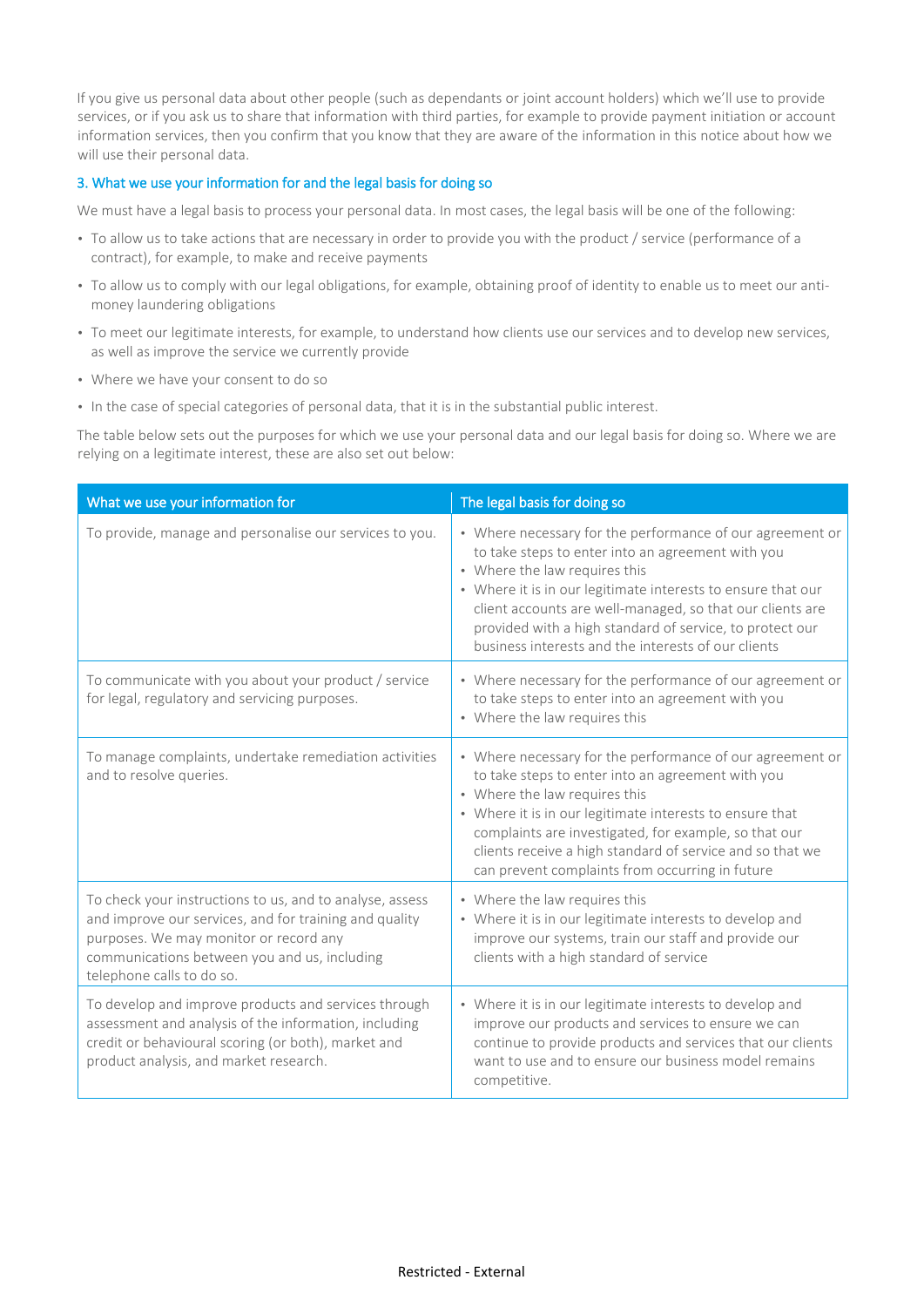| To undertake checks for the purposes of security,<br>detecting and preventing fraud and money laundering,<br>and to verify your identity before we provide services to<br>VOU. | • Where necessary for the performance of our agreement or<br>to take steps to enter into an agreement with you<br>• Where the law requires this<br>• Where it is in our legitimate interests to detect, prevent<br>and investigate fraud, money laundering and other crimes                    |
|--------------------------------------------------------------------------------------------------------------------------------------------------------------------------------|------------------------------------------------------------------------------------------------------------------------------------------------------------------------------------------------------------------------------------------------------------------------------------------------|
| These checks may reveal political opinions or information<br>about criminal convictions or offences.                                                                           | and to verify your identity in order to protect our business.<br>• Where necessary for the purposes of, or in connection<br>with, actual or prospective legal claims or legal<br>proceedings, or where necessary for the purposes of<br>establishing, exercising or defending our legal rights |

| What we use your information for                                                                                                                                                                                                                                                                                                                                                                                                                                                                     | The legal basis for doing so                                                                                                                                                                                                                                                                                                                            |
|------------------------------------------------------------------------------------------------------------------------------------------------------------------------------------------------------------------------------------------------------------------------------------------------------------------------------------------------------------------------------------------------------------------------------------------------------------------------------------------------------|---------------------------------------------------------------------------------------------------------------------------------------------------------------------------------------------------------------------------------------------------------------------------------------------------------------------------------------------------------|
| To contact you with marketing and offers relating to<br>products and services offered by us and/or other members<br>of the Barclays Group (unless you have opted out of<br>marketing, or we are otherwise prevented by law from<br>doing so).<br>If you are provided with a relationship managed service<br>such as Private Banking, your Relationship Manager,<br>Private Banker or and / or the support team will contact<br>you regarding the products and services that are available<br>to you. | . Where it's in our legitimate interests to provide you with<br>information about our products and services that may<br>be of interest.                                                                                                                                                                                                                 |
| To recover debt owed and enforce other obligations we<br>are entitled to under our agreement(s) with you, as well as<br>to protect ourselves against harm to our rights and<br>property interests.                                                                                                                                                                                                                                                                                                   | • Where necessary for the performance of our agreement<br>or to take steps to enter into an agreement with you<br>• Where the law requires this<br>• Where it is in our legitimate interests to ensure that our<br>business is run prudently and we are capable of<br>recovering the debts owed to us, as well as ensuring our<br>assets are protected. |
| To apply for or obtain quotations for a product of an<br>insurance company/organisation, as well as to assist the<br>providers of such insurance with the general administering<br>and servicing of your insurance.                                                                                                                                                                                                                                                                                  | • Where necessary for the performance of our agreement<br>or to take steps to enter into an agreement with you<br>• Where the law requires this<br>• Where it is in our legitimate interests to be able to offer<br>you insurance products and obtain quotes for these<br>products.                                                                     |
| To (if you ask us to) provide payment initiation and<br>account information services regarding accounts you hold<br>with other providers, or where third-party providers<br>request that we provide account information or payment<br>initiation services in relation to accounts you hold with us<br>(if you ask a third party provider to make this request).                                                                                                                                      | • In the case of data out (e.g. passing data to payment<br>services aggregators), where the law requires this.<br>• In the case of data in (e.g. display of your other<br>accounts), where necessary for the performance of our<br>agreement or to take steps to enter into an agreement<br>with you.                                                   |
| We may use your biometric data for some of the purposes<br>set out above e.g. to detect and prevent fraud and money<br>laundering, and to verify your identity.                                                                                                                                                                                                                                                                                                                                      | • Where we have your consent for optional use of<br>biometrics (such as your vocal pattern in voice<br>recognition systems to identify you)<br>• Where it is in the substantial public interest                                                                                                                                                         |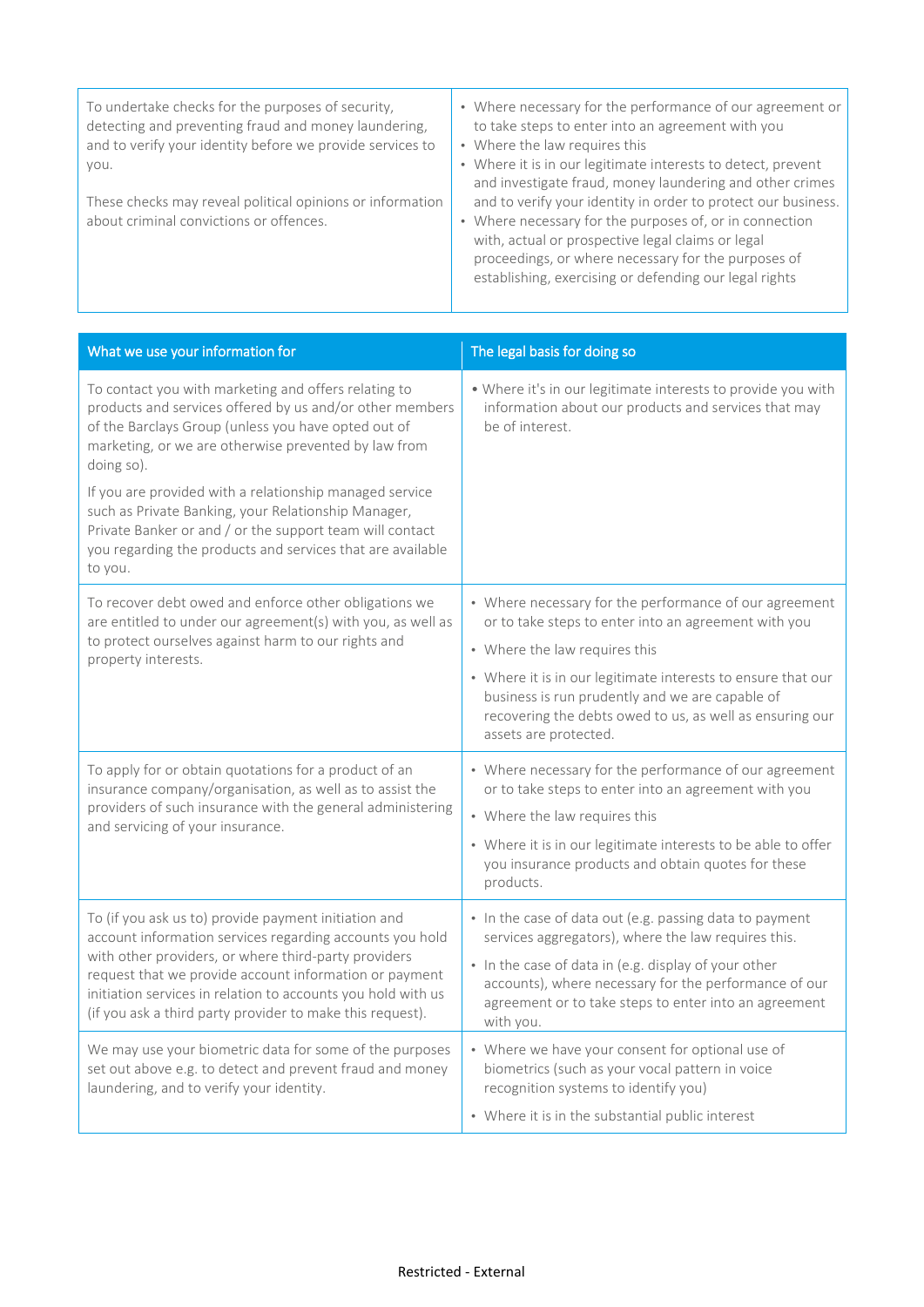| To prevent and detect fraud, money laundering and other<br>crimes (such as identity theft).                                                                                                                                               | • Where the law requires this<br>• Where it is in our legitimate interests to prevent and<br>investigate fraud, money laundering and other crimes<br>and to verify your identity in order to protect our<br>business and to comply with laws that apply to us<br>• Where such processing is a contractual requirement of<br>the services or financing you have requested |
|-------------------------------------------------------------------------------------------------------------------------------------------------------------------------------------------------------------------------------------------|--------------------------------------------------------------------------------------------------------------------------------------------------------------------------------------------------------------------------------------------------------------------------------------------------------------------------------------------------------------------------|
| To comply with regulatory and legal obligations to which<br>we are subject and cooperate with regulators and law<br>enforcement bodies.                                                                                                   | • Where the law requires this<br>• Where it is in our legitimate interests to protect our<br>business<br>• For the use of sensitive data (see below), where it is in<br>the substantial public interest.                                                                                                                                                                 |
| To personalise the marketing messages we send you to<br>make them more relevant and interesting.<br>For more information on when we stop processing your<br>data for marketing purposes, please see section 11<br>"Automated Processing". | • Where it is in our legitimate interests to provide clients<br>with information more relevant to their circumstances                                                                                                                                                                                                                                                    |

When we process personal data to meet our legitimate interests, we put in place robust safeguards to ensure that your privacy is protected and to ensure that our legitimate interests are not overridden by your interests or fundamental rights and freedoms.

We will send you messages by post, telephone, text, email and other digital methods, including for example via our ATMs, mobile applications, push notifications, or online banking services (and new methods that may become available in the future). These messages may be:

- To help you manage your account(s)
- Messages we are required to send to comply with our regulatory obligations, such as changes to your agreements, and to give you information you need to manage your money
- To keep you informed about the features and benefits of the products and services you hold with us
- To tell you about products and services (including those of others) that may be of interest to you these are marketing messages sent in accordance with your preferences. You can ask us to stop or start sending you marketing messages at any time by writing to us, visiting a branch or calling us or, if you are an online or mobile banking client, when you are logged in.

#### **4.** Who will we share your information with?

We will keep your information confidential but we may share it with third parties (who also have to keep it secure and confidential) under the following circumstances

## Who we share your data with and why

Barclays Group companies including (i) internal service companies and (ii) to other Barclays companies and entities with whom you have a relationship.

Payment-processing service providers and others that help us process your payments, as well as other financial institutions who are members of the payment schemes or involved in making the payment, where that is needed in relation to specific payments, such as through Paym.

Other financial institutions who you ask us to deal with, for example when you switch your account from Barclays.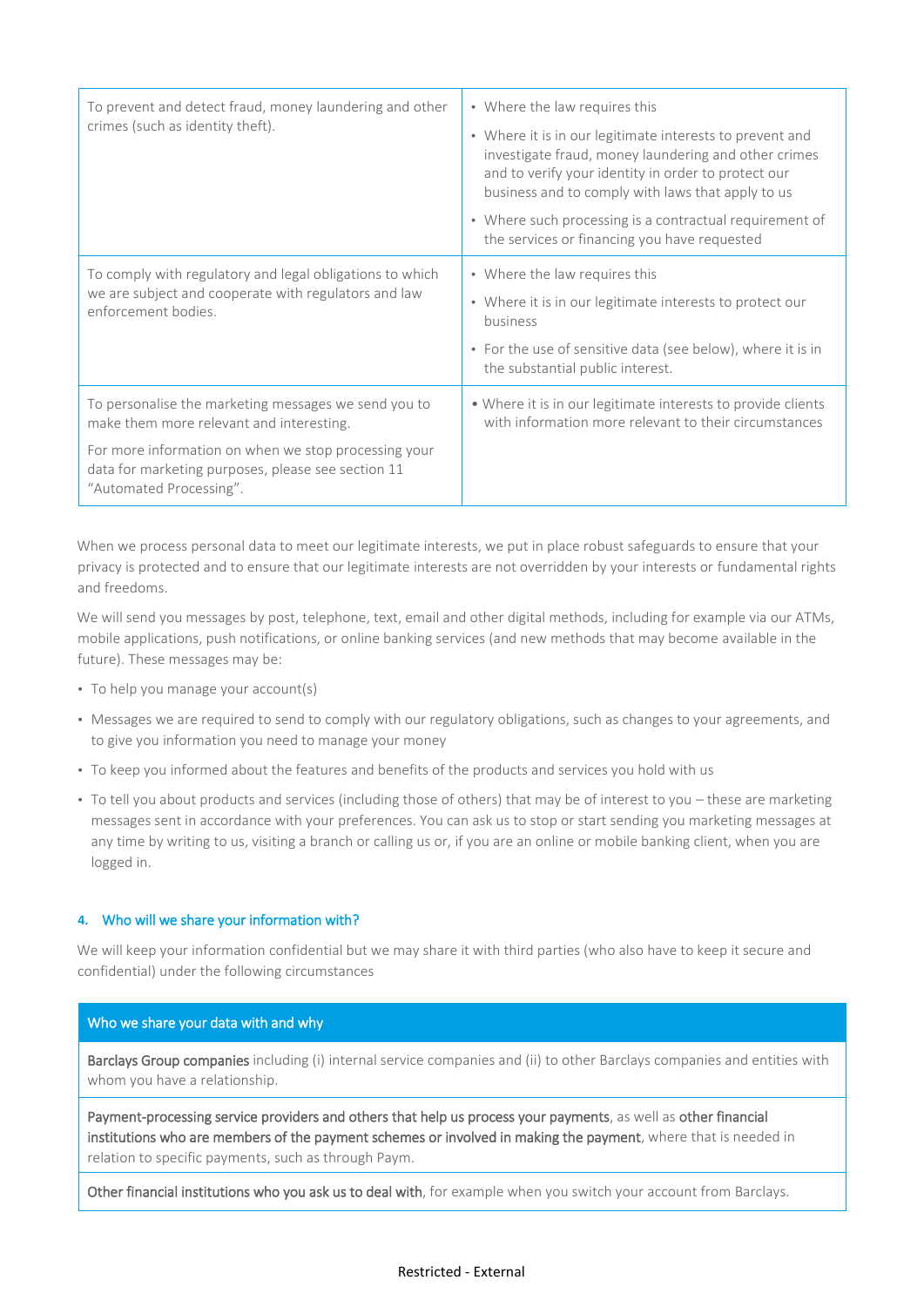Independent third-party service providers who you (or a third party properly authorised to give instructions on your account) ask us to share information with, for example, payment initiation or account information services. If such information is shared with these third parties, we will have no control over how that information is used. You (or the person(s) with authority over your account) will need to agree the scope of such use directly with the third party.

Companies that you have paid from your Barclays account which request our help so they can apply a payment to you (because they didn't receive the information they needed with the payment), for example, utility companies.

Our service providers and agents (including their sub-contractors). Where we engage with a supplier or agent to process information on our behalf, we will undertake due diligence, monitoring and assurance activities to ensure that the information is appropriately protected, and contractual clauses will be agreed between the parties to ensure that data protection and confidentiality is maintained.

Our Account Pack partners in order for you to be able to use their products and services, if you have a pack added to your current account. Information you provide to the insurer or service provider will also be shared with us, for example, any claim you may make

Insurance providers, including insurance underwriters, coverholders, brokers, introducers, claims handlers and other such associated third parties. When you make an insurance claim, information you give us or the insurer may be put on a register of claims. This will be shared with other insurers.

Any third party after a restructure, sale or acquisition of any Barclays company or debt, as long as that person uses your information for the same purposes as it was originally given to us or used by us (or both).

Anyone to whom we transfer or may transfer our rights and duties in agreements.

#### Any potential guarantor.

Your advisers and representatives (such as accountants, lawyers, financial or other professional advisers) if you have authorised anyone like this to represent you, or any other person you have told us is authorised to give instructions or to use the account or products or services on your behalf (such as under a power of attorney).

Regulators, law enforcement agencies and authorities where we are required, requested or permitted to do so by law, regulation, court order, or supervisory, regulatory or similar authority.

Fraud prevention agencies. In particular, we will always tell fraud prevention agencies if you give us false or fraudulent information. They will also allow other organisations including law enforcement agencies, to access this information to prevent and detect fraud or other crimes. You can ask us for the details of the fraud prevention agencies we share information with.

Credit reference agencies. For more information on this, please see below.

Third party payers. We may share the name of the account holder or holders with third parties paying money into your account if it is necessary to confirm the payment is being made to the right account. (We would only do this where the name submitted by the payer is a close match with the account holder or holders name.)

Because we operate as part of a global business, the recipients referred to above may be located outside the jurisdiction in which you are located (or in which we provide the services). Please see the section on "International Data Transfer" below for more information.

## **5.** Insurance

If you take out an insurance product through us we will share your personal data with the relevant insurer for the purpose of the policy.

Details about how our insurance partners may use your data (including any personal data that you give to them directly) are contained in the insurers' privacy notices, which will be made available to you prior to purchasing the policy.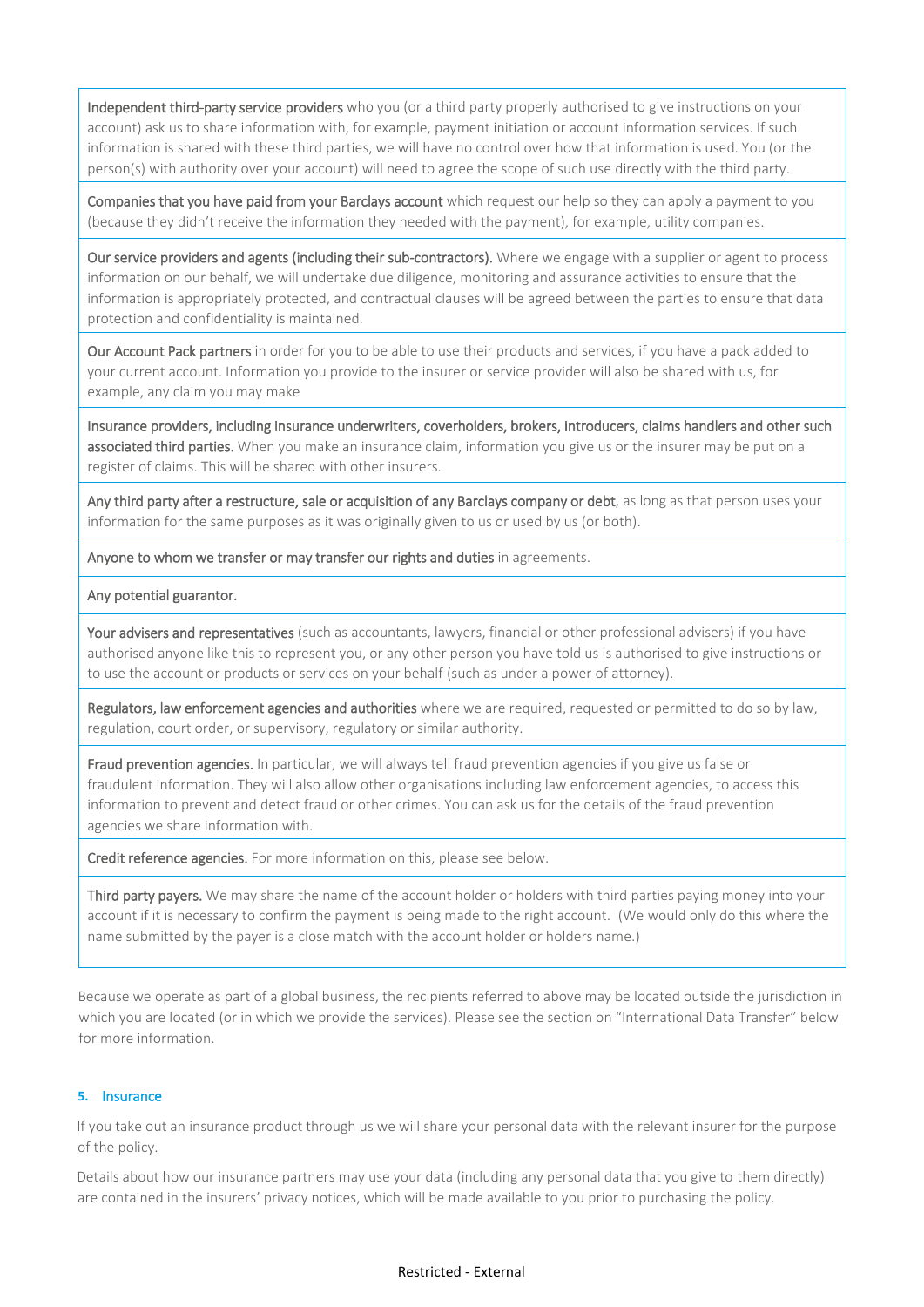#### **6.** Sharing information about you with tax authorities

We may be required by law or regulation to share information about your accounts with tax authorities, either directly or via the local tax authority. The tax authority we share the information with could then share that information with other appropriate tax authorities.

If we need extra documents or information from you about this, you must supply them. If you don't, we may need to close your account or, if the law or other regulations require us to do so, we'll withhold parts of certain payments received into your account, and pass the withheld funds to the relevant tax authorities.

For more information on the international transfer of your data, please see the section on "International Data Transfer" below.

#### **7.** Credit reference agencies and fraud prevention agencies

We perform credit and identity checks on you with one or more credit reference agencies and fraud prevention agencies. To do this, we will supply your personal data to the credit reference agencies and fraud prevention agencies and they will give us information about you.

We will also continue to exchange information about you with credit reference agencies while you have a relationship with us. The credit reference agencies may in turn share your personal data with other organisations, which may be used by those organisations to make decisions about you. This may affect your ability to obtain credit.

We may also continue to collect information from credit reference agencies about you after your account is closed.

Examples of circumstances when your information or information relating to your partner or other members of your household may be shared include:

- Checking details on applications for products and services
- Making credit and affordability assessments to determine whether your application will be accepted and providing credit limits
- Managing credit and credit-related accounts or facilities
- Tracing your address so that we can continue to contact you about any existing or previous product(s) and account(s) you held with us, as well as recovering debts that you owe
- Checking details on proposals and claims for all types of insurance
- Checking your identity on a regular basis to comply with regulations and the law
- Providing identity check services to you where you have requested that the government, or another third party, confirms your identity
- Making enquiries when you ask for any lending products or investment products and to assist in managing your account
- Understanding your financial position through sharing and receiving information for example, about any borrowing (including borrowing outside Barclays) and how you manage it. This includes the amount you borrow and your payment history, including any payment arrangements
- To inform and create modelling tools, e.g. assess how likely it is that a client will invest in or open a new product, or in order to help us improve our products and services for our clients
- In order to update or add personal data that is not included or incorrect in our records in order to meet our legal or regulatory obligations.

We don't give information about savings accounts to credit reference agencies.

#### Restricted - External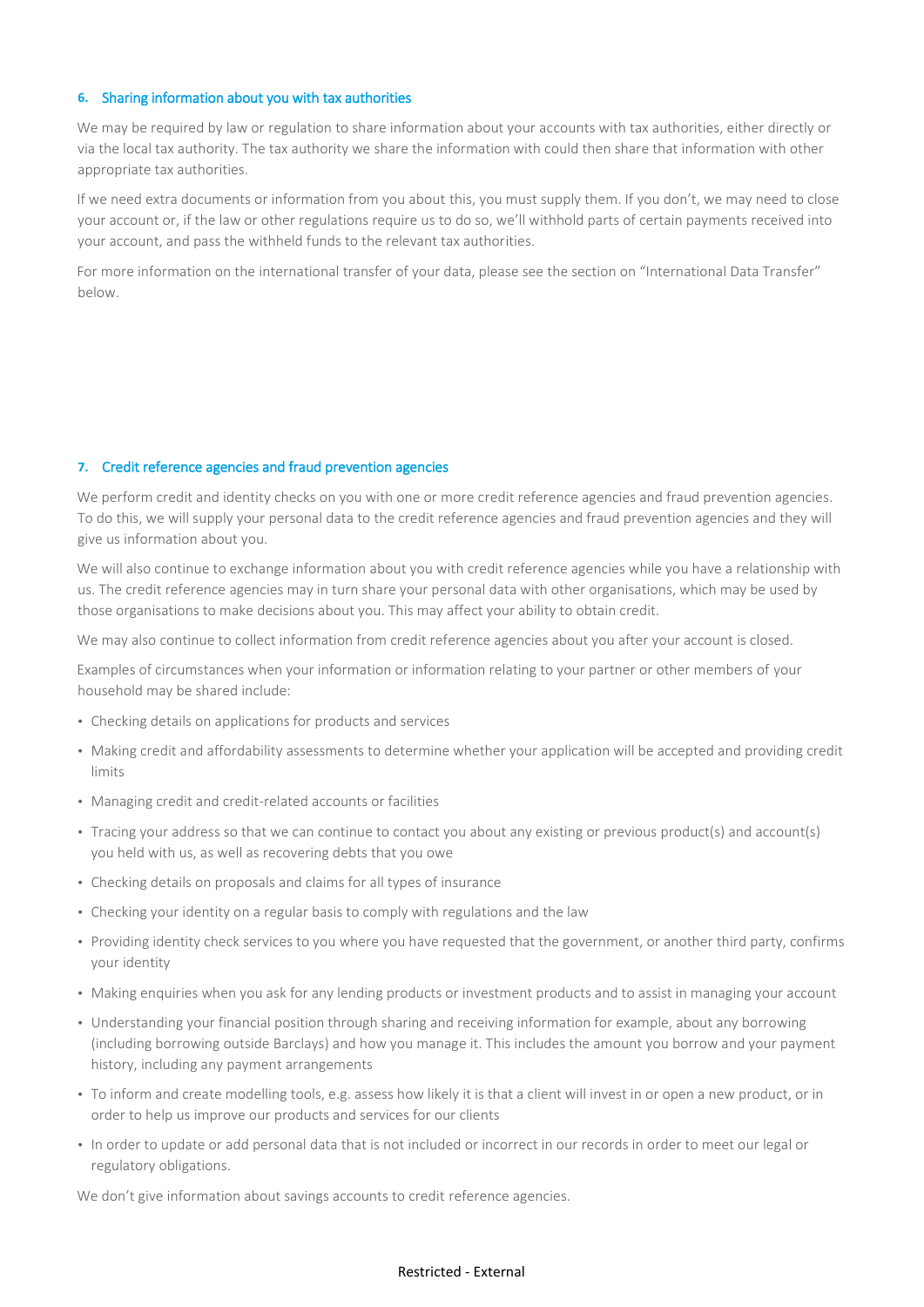The Credit Reference Agency Information Notice (CRAIN) describes how the three main credit reference agencies in the UK each use and share personal data. The CRAIN is available on the credit reference agencies' websites: • [www.callcredit.co.uk/crain](http://www.callcredit.co.uk/crain)

- [www.equifax.co.uk/crain](http://www.equifax.co.uk/crain)
- [www.experian.co.uk/crain](http://www.experian.co.uk/crain)

You can go to the following websites for the details of the credit reference agencies with which we share information.

- [International Banking: international.barclays.com/control-your-data](http://international.barclays.com/control-your-data)
- [Private Banking: privatebank.barclays.com/control-your-data](http://privatebank.barclays.com/control-your-data)
- [Banking and Investing Overseas: overseas.barclays.com/control-your-data](http://overseas.barclays.com/control-your-data)

Your information may be linked to people who are associated with you, such as your partner or other members of your household. These linked records are called associated records. Any enquiry we make at a credit reference agency may be answered with reference to any associated person's records. Another person's record will be associated with yours when:

- You are making a joint application;
- You tell us about a financial association with another person for example, that they are a business partner;
- The credit reference agencies have existing associated records.

An association will be taken into account in all future applications by either or both of you. It continues until one of you applies to the credit reference agencies and succeeds in filing a disassociation, which allows your information to be unlinked. You can check for any associations by getting your credit record direct from the credit reference agencies.

We and fraud prevention agencies may also enable law enforcement agencies to access and use your personal data to detect, investigate and prevent crime. If fraud is detected, you could be refused certain services or finance.

Fraud prevention agencies can hold your personal data for different periods of time, and if you are considered to pose a fraud or money laundering risk, your data can be held for up to six years.

## **8.** International data transfer

When we or fraud prevention agencies share information with organisations in another jurisdiction, we will ensure they agree to apply equivalent levels of protection for personal data as we do. If this is not possible – for example because we are required by law to disclose information – we will ensure the sharing of that information is lawful. Also, if they are not in a jurisdiction that the European, DIFC and/or United Kingdom (UK) data protection authorities regard as having adequate levels of protections for personal data, we will put in place appropriate safeguards (such as contractual commitments, by adopting the EU model clauses or the DIFC model clauses), in accordance with applicable legal requirements, to ensure that your data is adequately protected.

Further information about the safeguards used by Barclays can be obtained from the Barclays Data Protection Officer.

In the event that the UK leaves the European Union (EU), it will cease to be an EU member state. Nonetheless, we or fraud prevention agencies may still be required (for the purposes described in this notice) to:

- Transfer personal data from the UK to the EU, the European Economic Area (EEA) or elsewhere; and
- Receive personal data from outside the UK (including from the EU/EEA) into the UK.

Where we make or receive such transfers, we will ensure that those transfers are lawful and (where necessary) we shall put in place appropriate measures, such as contractual commitments, to ensure that personal data is sent and received in accordance with applicable law.

#### **9.** Retention of your data

We will keep your personal data for as long as we have a relationship with you. Once our relationship with you has come to an end (e.g. following closure of your account or following a transaction), or your application for a product is declined or you decide not to go ahead with it, we will only retain your personal data for a period of time that is calculated depending on the type of personal data, and the purposes for which we hold that information.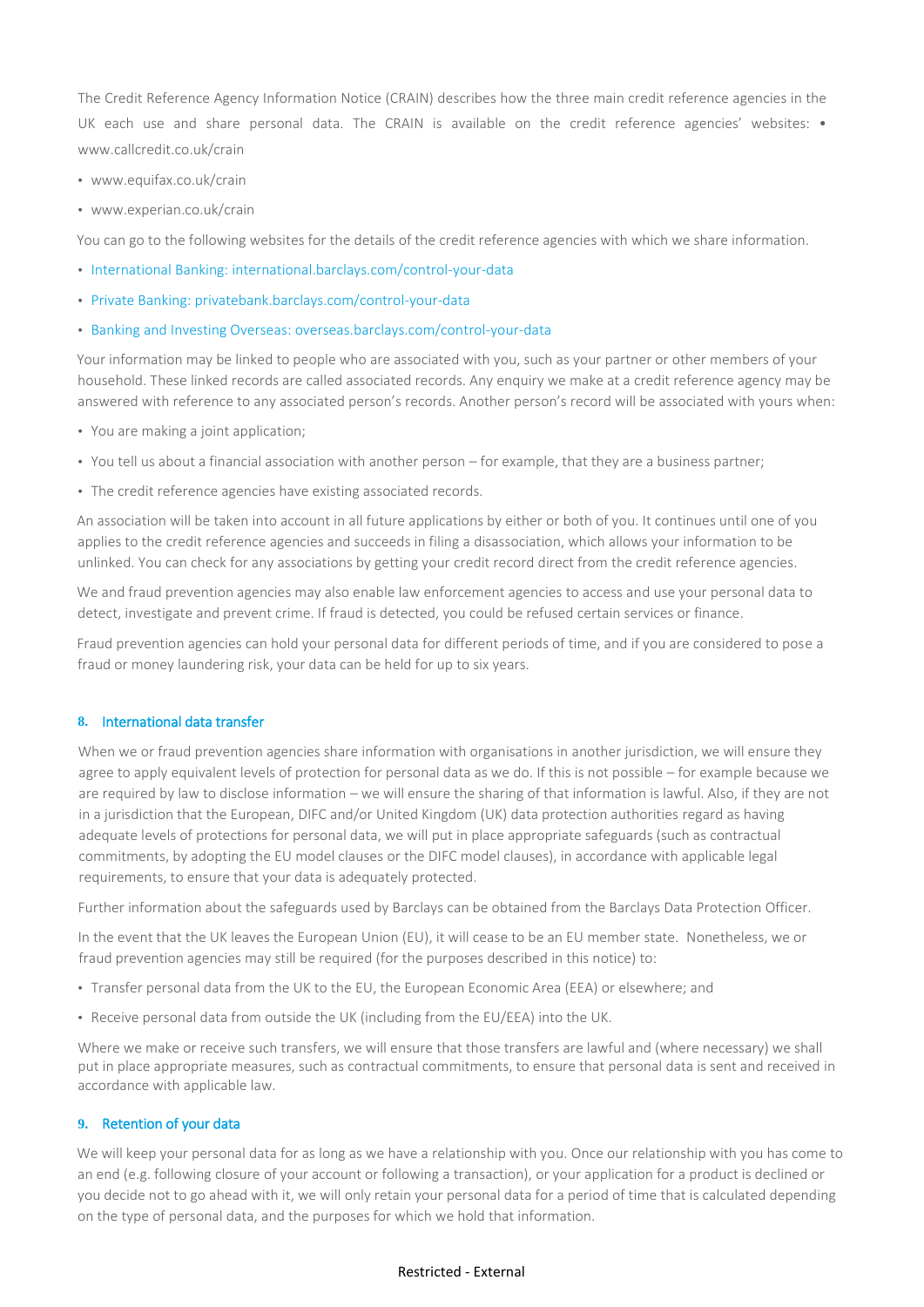We will only retain information that enables us to:

- Maintain business records for analysis and/or audit purposes
- Comply with record retention requirements under the law (for example, as required under legislation concerning the prevention, detection and investigation of money laundering and terrorist financing)
- Defend or bring any existing or potential legal claims
- Maintain records of anyone who does not want to receive marketing from us
- Deal with any future complaints regarding the services we have delivered
- Assist with fraud monitoring
- Assess the effectiveness of marketing that we may have sent you.

The retention period is often linked to the amount of time available to bring a legal claim, which in some jurisdictions can for example be six or seven years following closure of your account or following a transaction. We will retain your personal data after this time if we are required to do so to comply with the law, if there are outstanding claims or complaints that will reasonably require your personal data to be retained, or for regulatory or technical reasons. If we do, we will continue to make sure your privacy is protected.

## 10. Your rights

You have certain rights regarding your personal data, subject to local law. These include the following rights to:

- Request a copy of the personal data we hold about you
- Request that we supply you (or a nominated third party) with an electronic copy of the personal data that you have provided us with
- Inform us of a correction to your personal data
- Exercise your right to restrict our use of your personal data
- Exercise your right to erase your personal data
- Object to particular ways in which we are using your personal data.

Your ability to exercise these rights will depend on a number of factors and in some instances, we will not be able to comply with your request e.g. because we have legitimate grounds for not doing so or where the right doesn't apply to the particular data we hold on you. If you would like more information on these rights, or wish to exercise them, please go to Section 13 (How to contact us) of this privacy notice.

Please contact us to update or correct your information if it changes or if the personal data we hold about you is inaccurate.

## 11. Automated processing

The way we analyse personal data in relation to our services may involve profiling, this means that we may process your personal data using software that is able to evaluate your personal aspects and predict risks or outcomes.

We may also carry out automated anti-money laundering and sanctions checks. This means that we may automatically decide that you pose a fraud or money laundering risk if the processing reveals your behaviour to be consistent with money laundering or known fraudulent conduct, is inconsistent with your previous submissions, or you appear to have deliberately hidden your true identity.

If we, or a fraud prevention agency, determine that you pose a fraud or money laundering risk:

• We may refuse to provide the services you have requested or we may stop providing existing services to you

#### Restricted - External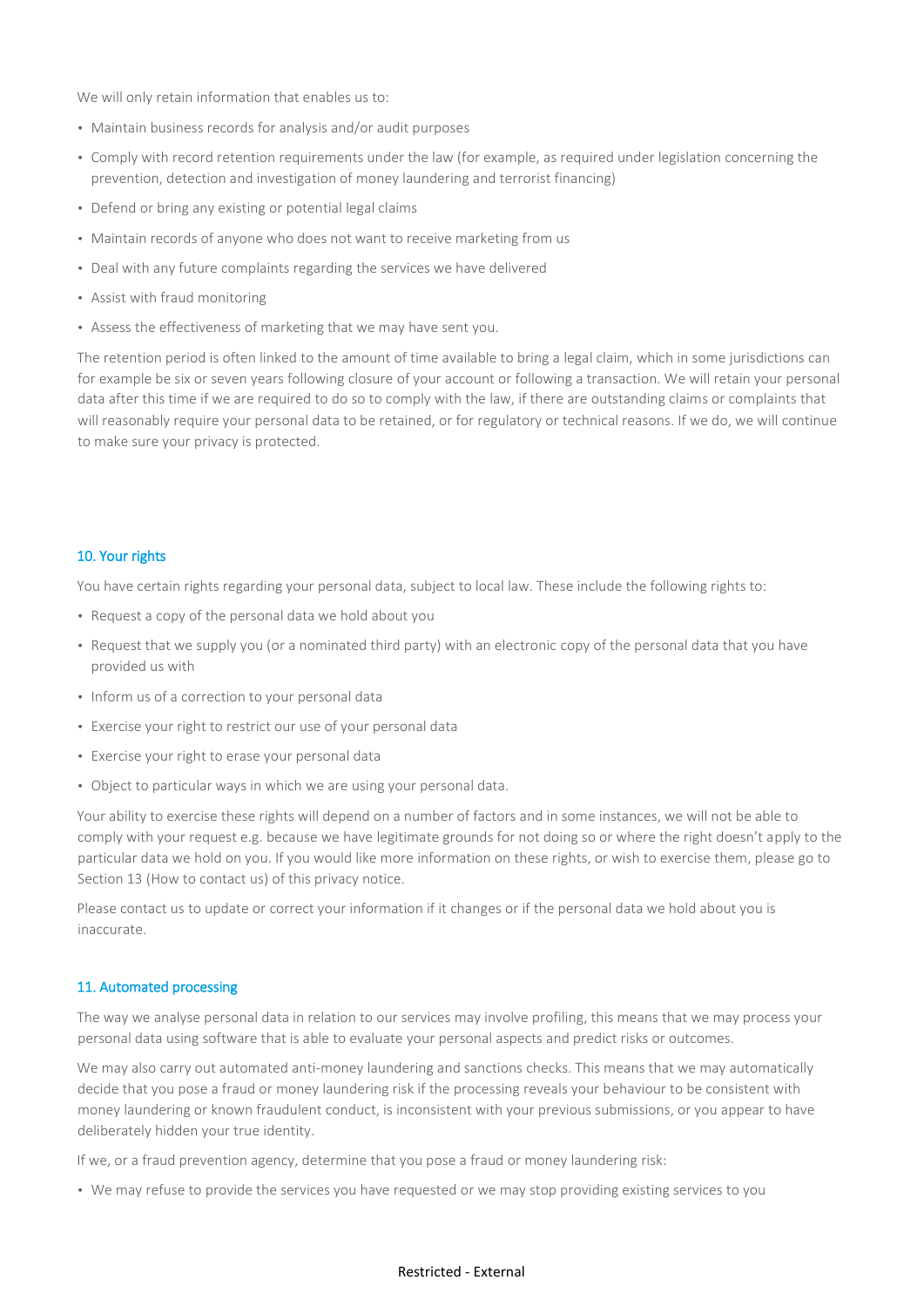• A record of any fraud or money laundering risk will be retained by the fraud prevention agencies, and may result in others refusing to provide services or employment to you.

You have rights in relation to automated decision making: if you want to know more please contact us using the details set out in the Contact Us section.

# 12. Cookies

We may use cookies and similar technologies on our websites, mobile apps, and in our emails. Cookies are text files that get small amounts of information, which your computer or mobile device stores when you visit a website or use a mobile app. When you return to the websites or mobile apps – or visit websites and mobile apps that use the same cookies – they recognise these cookies and therefore your device.

We use cookies to do many different jobs, like letting you navigate between pages efficiently, remembering your preferences and generally improving your online experience. They can also help ensure that the ads you see online are more relevant to you and your interests. We also use similar technologies such as pixel tags and JavaScript to undertake these tasks.

We also use cookies in some of our emails to help us to understand a little about how you interact with our emails, and to help us improve our future email communications. These cookies also help ensure that the ads you see online are more relevant to you and your interests.

Our websites and mobile app terms and conditions give you more information on these technologies, how and where we use them and how you can control them.

#### 13. How to contact us

Please go to one of the following websites if you have any questions about our privacy notice.

- [International Banking: international.barclays.com/control-your-data](http://international.barclays.com/control-your-data)
- [Private Banking: privatebank.barclays.com/control-your-data](http://privatebank.barclays.com/control-your-data)
- [Banking and Investing Overseas: overseas.barclays.com/control-your-data](http://overseas.barclays.com/control-your-data)

If you would like more information on your rights, or wish to exercise them, please submit a request via your online banking or go to one of the websites above.

You may also contact your Relationship Manager, Private Banker or usual contact, or through the 'Contact Us' section on our websites.

Our Data Protection Officer can be contacted at dpo@barclays.com or by mail at: The Data Protection Officer, Barclays, Leicester, LE87 2BB, UK. Please note that we can't guarantee the security of your information whilst it's in transit to us. Therefore, if you choose to contact the Data Protection Officer by email, we advise that you keep Personal Data to a minimum, and in particular that you don't include full account information. We are committed to working with you to obtain a fair resolution of any complaint or concern about privacy. If, however, you believe that we have not been able to assist with your complaint or concern, you have the right to make a complaint to a data protection authority. A list of data protection authorities is included below:

#### UK[: www.ico.org.uk](http://www.ico.org.uk/)

Dubai International Financial Centre (DIFC): [www.difc.ae/laws-regulations/data-protection](http://www.difc.ae/laws-regulations/data-protection)

Guernsey[: www.dataci.gg](http://www.dataci.gg/) Ireland[: www.dataprotection.ie](http://www.dataprotection.ie/) Isle of Man: [www.inforights.im](http://www.inforights.im/) Jersey: [www.oicjersey.org](http://www.oicjersey.org/) Monaco: [www.ccin.mc](http://www.ccin.mc/)